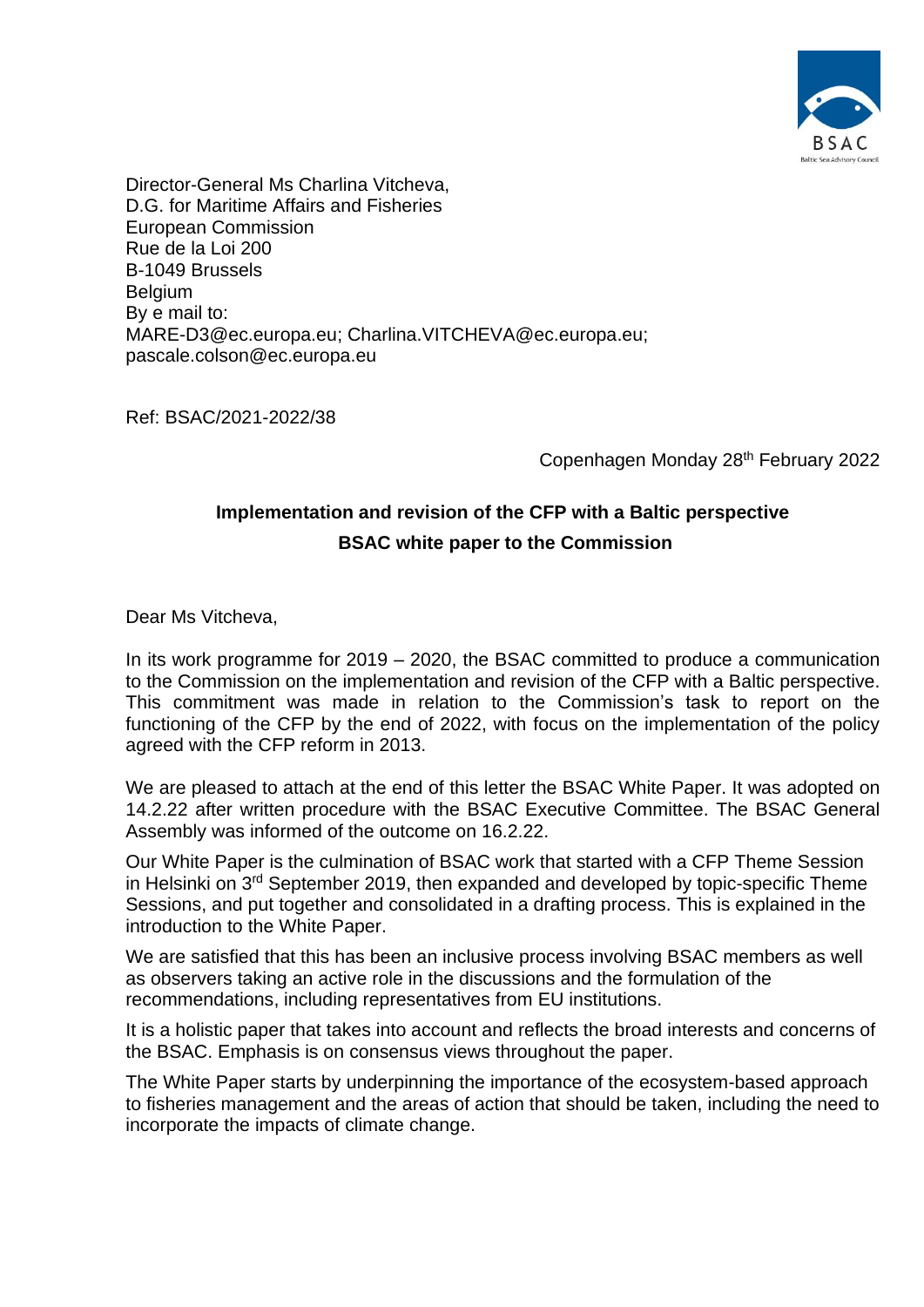

The BSAC underlines the need to make the best use of the scientific advice and suggests that the Commission puts forward a green paper on the functioning of the scientific advisory system and possible ways in which to improve it. The BSAC states that the objective of reaching MSY has posed some problems, and it suggests actions towards a robust MSY policy, as well as the need to evaluate and assess the MSY principle.

With respect to the landing obligation (LO), the BSAC makes the point that implementation of the LO is a challenge, and it suggests several actions in order for it to work better.

Decision making through regionalisation is an ongoing process. The BSAC is happy to have established a closer contact with BALTFISH. We will continue to work for a clear and transparent process under regionalisation, and we hope that the Baltic Member States will fully implement the CFP provisions with respect to regionalisation.

Recreational and sports fisheries play a key role in the fishing community and in the exploitation of several stocks, and as a consequence, they should be part of the CFP and be clearly defined within the CFP.

The final sections address subsidies, where the BSAC suggests further discussion together with knowledgeable experts, as well as the social dimension where there needs to be a clear link between setting priorities, analysing and documenting the social and economic consequences of decisions taken.

We commend this White Paper to you as the BSAC communication. It also contributes to the Commission Consultation on the functioning of the CFP.

Kind regards,

 $262$  Sope

Esben Sverdrup-Jensen BSAC Executive Committee Chair

Copy to: BALTFISH Member States, Fisheries Council of the European Community, European Parliament, European Fisheries Control Agency, ICES and HELCOM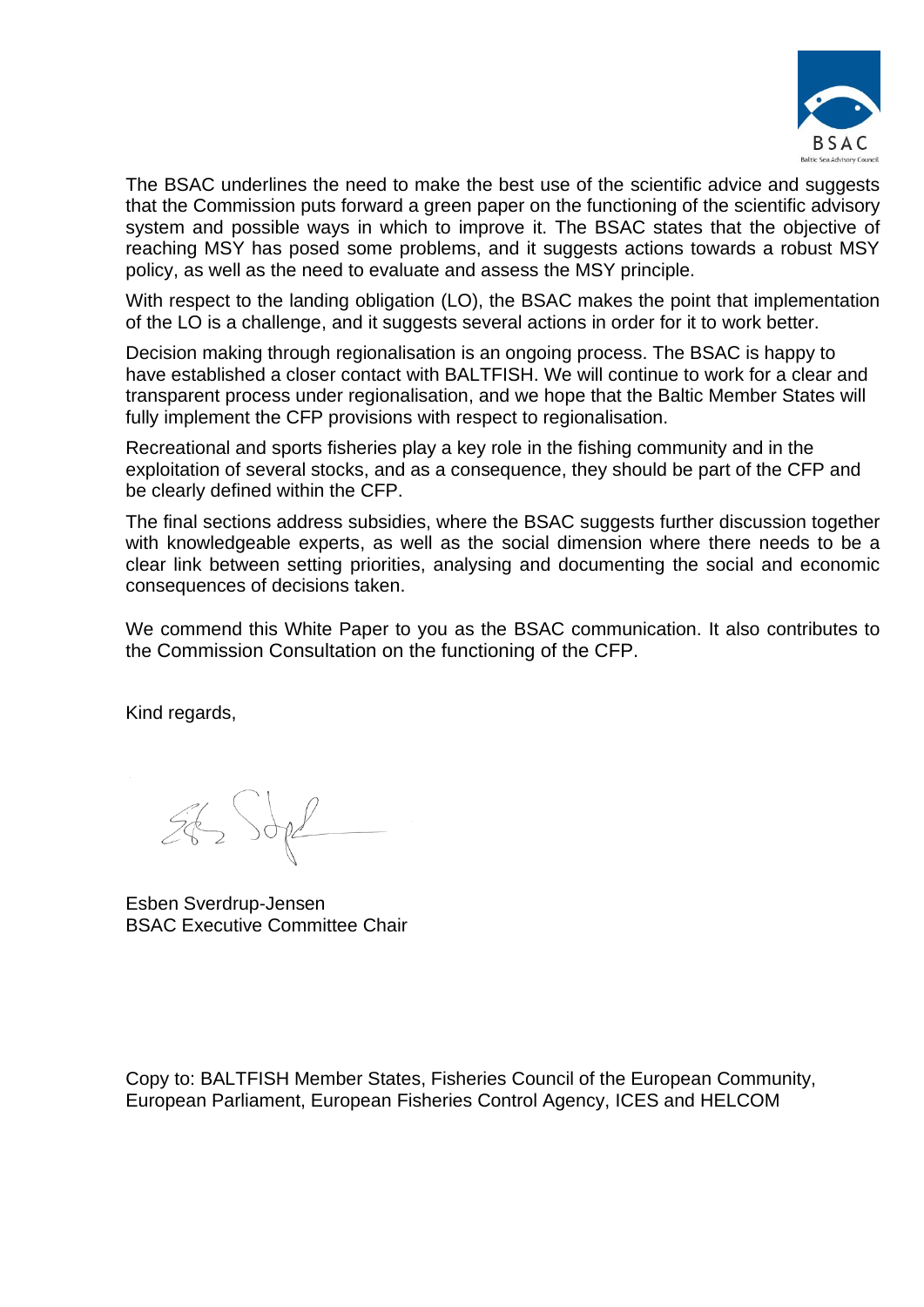

# **Implementation and revision of the CFP with a Baltic perspective BSAC white paper**

# **Background**

The Commission must report on the functioning of the CFP by the end of 2022. It is expected to focus on the implementation of the policy agreed with the CFP reform in 2013.<sup>1</sup>

**The BSAC has committed to produce a communication / white paper to the Commission on the implementation and revision of the CFP with a Baltic perspective.** 

## **Implementation of the CFP 2013**

The CFP reform in 2013 entailed a fundamental change in the management principle. MSY was instituted as the guiding principle for the utilisation of fish stocks; catch quotas instead of landing quotas were introduced, together with the landing obligation (LO); and regionalisation acknowledged subsidiarity as the basis for management decisions.

In her mission letter to Virginijus Sinkevičius, the Commissioner for the Environment, Oceans and Fisheries, <sup>2</sup> Commission President Ursula von der Leyen asked him to focus on full implementation of the Common Fisheries Policy, and to evaluate the Common Fisheries Policy by 2022. She also highlighted the social dimension, climate adaptation and clean oceans as new points to consider in the CFP 2022 discussion.

A discussion in the BSAC on the future Common Fisheries Policy began in September 2019, and it continued in March 2020. The moderator of the meeting produced a frame document<sup>3</sup> based on the discussions held at a CFP Theme meeting on  $3<sup>rd</sup>$  September 2019, and referring to input provided by BSAC members to a focused questionnaire. The frame document attempts to balance views from the fisheries interests and other interest groups.

<sup>&</sup>lt;sup>1</sup> CFP Basic Regulation 1380/2013

[http://www.bsac.dk/getattachment/BSAC-Resources/Documents-section/European-Parliament-and-](http://www.bsac.dk/getattachment/BSAC-Resources/Documents-section/European-Parliament-and-Council/BR1380_2013UK.pdf.aspx?lang=en-GB)[Council/BR1380\\_2013UK.pdf.aspx?lang=en-GB](http://www.bsac.dk/getattachment/BSAC-Resources/Documents-section/European-Parliament-and-Council/BR1380_2013UK.pdf.aspx?lang=en-GB)

<sup>2</sup> [http://www.bsac.dk/getattachment/Meetings/BSAC-meetings/Future-Common-Fisheries-Policy-Session-3/mission](http://www.bsac.dk/getattachment/Meetings/BSAC-meetings/Future-Common-Fisheries-Policy-Session-3/mission-letter-virginijus-sinkevicius_en.pdf.aspx?lang=en-GB)[letter-virginijus-sinkevicius\\_en.pdf.aspx?lang=en-GB](http://www.bsac.dk/getattachment/Meetings/BSAC-meetings/Future-Common-Fisheries-Policy-Session-3/mission-letter-virginijus-sinkevicius_en.pdf.aspx?lang=en-GB)

<sup>3</sup> <http://www.bsac.dk/Meetings/BSAC-meetings/BSAC-meeting-on-future-Common-Fisheries-Policy>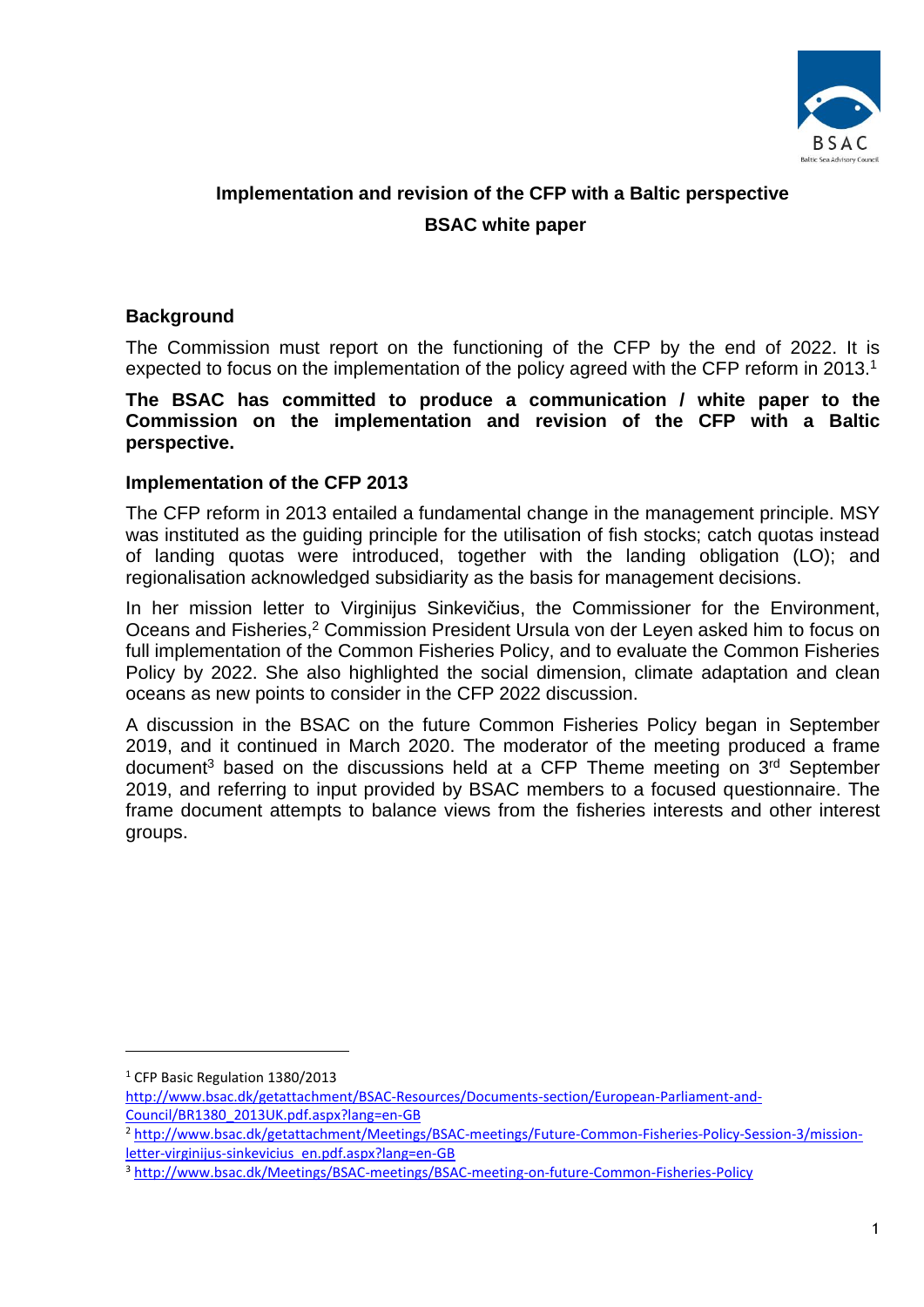

Specific topics had already emerged. These topics were dealt with in three dedicated Sessions held in January and February 2021:

Session 1: the living conditions for fish and address ecosystem-based management

Session 2: scientific advice, landing obligation, MSY, overall management principles

Session 3: decision making, regionalisation, recreational fisheries and subsidies

The Secretariat produced three reports from the Sessions<sup>4</sup>.

In drafting the white paper, the Secretariat has made use of the frame document and the reports from the three Sessions.

<sup>4</sup> The three reports are here: <http://www.bsac.dk/Meetings/BSAC-meetings/Further-work-on-developing-input-to-the-CFP>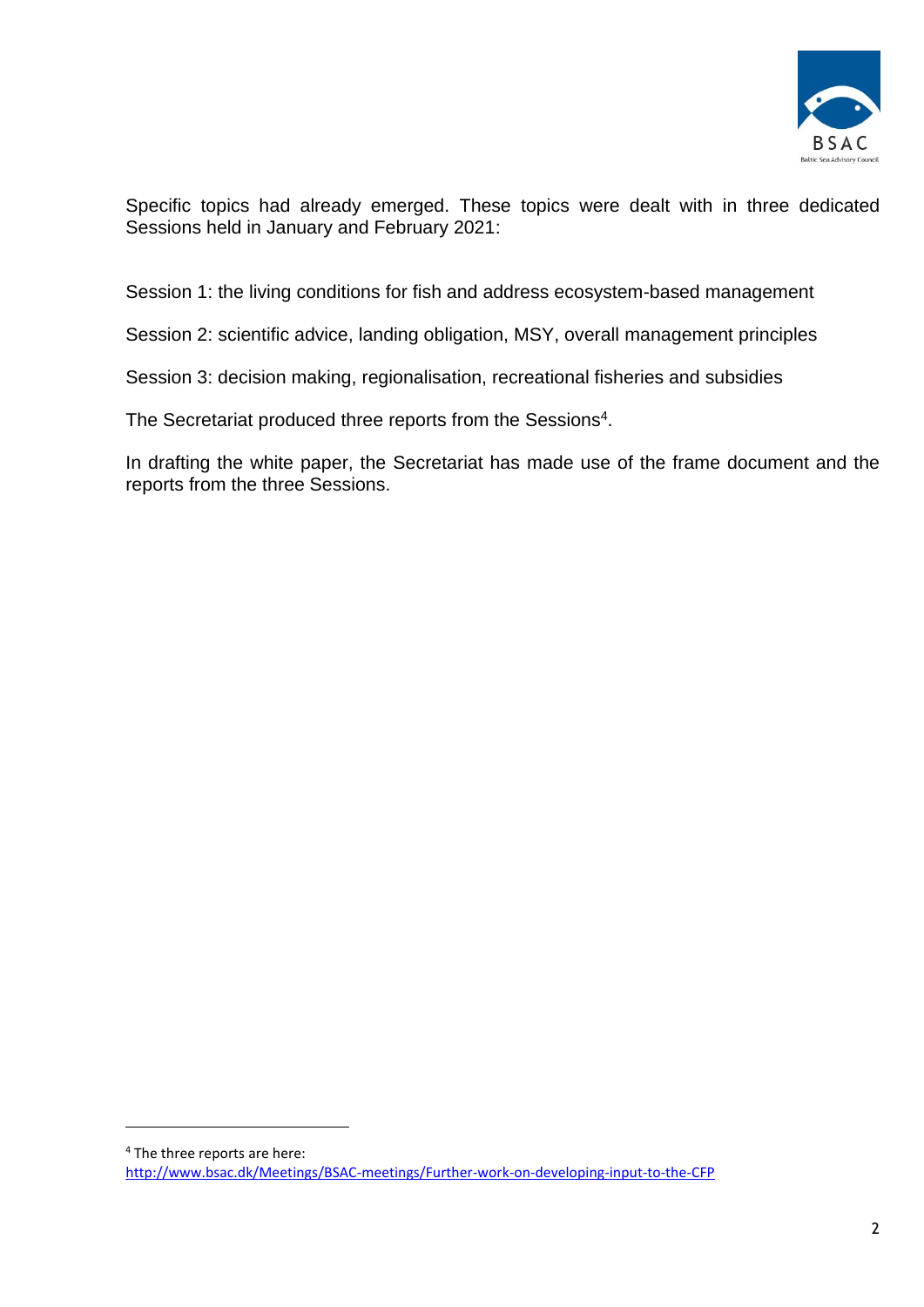

# **BSAC White Paper - Implementation and revision of the CFP with a Baltic perspective**

# **Introduction**

The objective of the Common Fisheries Policy (CFP) is to ensure sustainable fisheries, to achieve economic benefits and to secure a blue food supply [to help achieve the UN Sustainable Development Goals<sup>15</sup> and to enable recreational fishing opportunities through the highest possible sustained catches of commercial fish stocks and the least possible unwanted effects on the environment. One main objective of the Marine Strategy Framework Directive (MSFD) $6$  is to ensure good living conditions for fish stocks, for example to secure a healthy age and size distribution in exploited fish stocks.<sup>7</sup>

Wild fish is an important natural capital public-owned resource. A clear call for action should be sent to the decision makers to come up with faster and more adaptive solutions. Delayed management actions are detrimental to effective management. The policies managing and influencing the exploitation and use of this resource should be based on the following:

- An ecosystem-based approach to the management of fisheries and commercial fish stocks and species and habitats affected by fishing. The management of fisheries and fish stocks should ensure a maximum sustainable yield and recreational fishing opportunities with the qualification that catch opportunities in mixed commercial fisheries should take into account the choke species problem. Strong fluctuations in stocks should, if possible, not be directly reflected in the TACs. TACs should be calibrated in such a way as to take into account the precautionary principle and the ability for the industry to adapt to such fluctuations. This should not pose an unacceptable risk to the health and resilience of the fish stocks or the ecosystem; Minimum Conservation Reference Sizes (MCRS) should not be set below the spawning size of species, and mesh sizes should be aligned to respect the MCRS.
- An ecosystem-based approach to the management of economic uses of the sea as well as fishing, taking into account natural conditions in setting realistic targets for the management of stocks. In the Baltic Sea, the reproduction of fish is influenced by environmental effects, some of which are induced by human activities, and by fluctuations in natural conditions.

<sup>5</sup> <https://bluefood.earth/what-we-do/>

<sup>6</sup> [http://www.bsac.dk/getattachment/BSAC-Resources/Documents-section/Council/MSFD2008\\_56\\_EC-](http://www.bsac.dk/getattachment/BSAC-Resources/Documents-section/Council/MSFD2008_56_EC-(1).pdf.aspx?lang=en-GB) [\(1\).pdf.aspx?lang=en-GB](http://www.bsac.dk/getattachment/BSAC-Resources/Documents-section/Council/MSFD2008_56_EC-(1).pdf.aspx?lang=en-GB)

<sup>&</sup>lt;sup>7</sup> Ref: COM Decision 2017 848, Descriptor 3

<https://eur-lex.europa.eu/legal-content/EN/TXT/?uri=CELEX%3A32017D0848>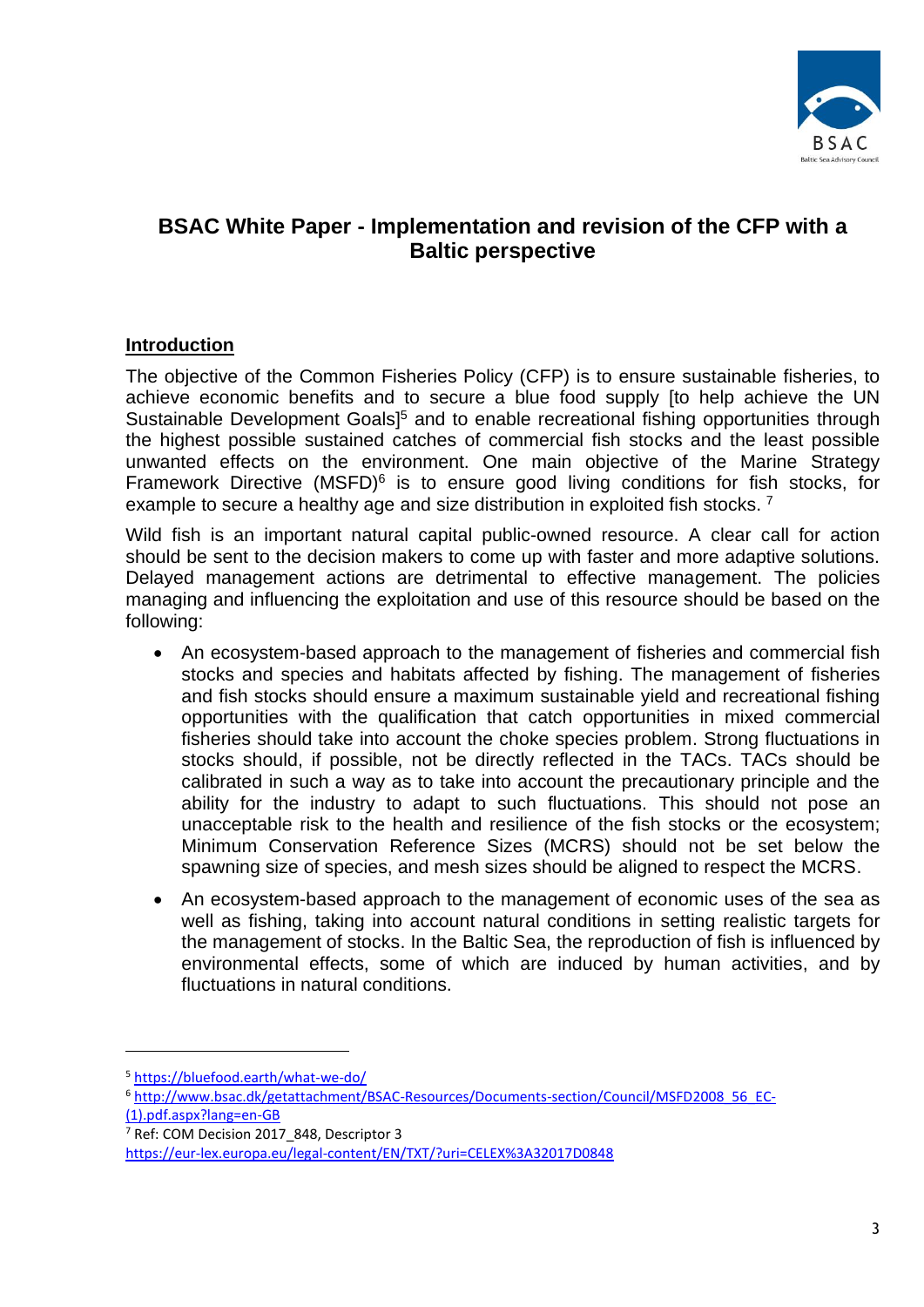

- A management, control and enforcement that ensure that the policy objectives are met, that a level playing field is observed and that fishermen are given the incentive to fish in a sustainable manner as individuals and collectively.
- Scientific advice that informs about the actual situation of commercial fish stocks and about human and natural factors influencing the development of these stocks.

## **Ecosystem based approach to fisheries management**

The ecosystem-based approach to fisheries management is not given a clear definition in the CFP and is not readily understood by all actors. However, business as usual is not an option. Management and decision-making should be more progressive and innovative and include the ecosystem impact in the management.

**The BSAC** highlights that there are two approaches to defining EBM management:

- $\bullet$  the broader approach as provided by the MSFD<sup>8</sup>, taking all elements into account in order to ensure overall Good Environmental Status, and
- $\bullet$  the narrower one of the CFP (Basic Regulation, Article 4<sup>9</sup>) which is more about managing fisheries, but in relation to the elements from the environment which affect fisheries.

The agreed understanding by the BSAC tries to reconcile both approaches. Ecosystembased fisheries management is about **balancing human activities and environmental stewardship in a multiple use context, and about ensuring fish for the future.**

The BSAC suggests that ecosystem-based management may be considered in 3 areas of action:

• Multispecies management of fish stocks, taking into account both the prey/predator relationship and harvesting patterns, and how environmental conditions affect the conditions of the stocks. This is a core element of the CFP and it relates to the definition of MSY. New knowledge should be assessed with a view to refining the provisions on MSY in the Basic Regulation, or to allow for more flexibility in the EU multiannual management plans (MAPs).

<sup>8</sup> MSFD Whereas § 8 *By applying an ecosystem-based approach to the management of human activities while enabling a sustainable use of marine goods and services, priority should be given to achieving or maintaining good environmental status in the Community's marine environment, to continuing its protection and preservation, and to preventing subsequent deterioration*

<sup>&</sup>lt;sup>9</sup> Basic Regulation Article 4 (9) 'ecosystem-based approach to fisheries management' means an integrated approach to managing fisheries within ecologically meaningful boundaries which seeks to manage the use of natural resources, taking account of fishing and other human activities, while preserving both the biological wealth and the biological processes necessary to safeguard the composition, structure and functioning of the habitats of the ecosystem affected, by taking into account the knowledge and uncertainties regarding biotic, abiotic and human components of ecosystems;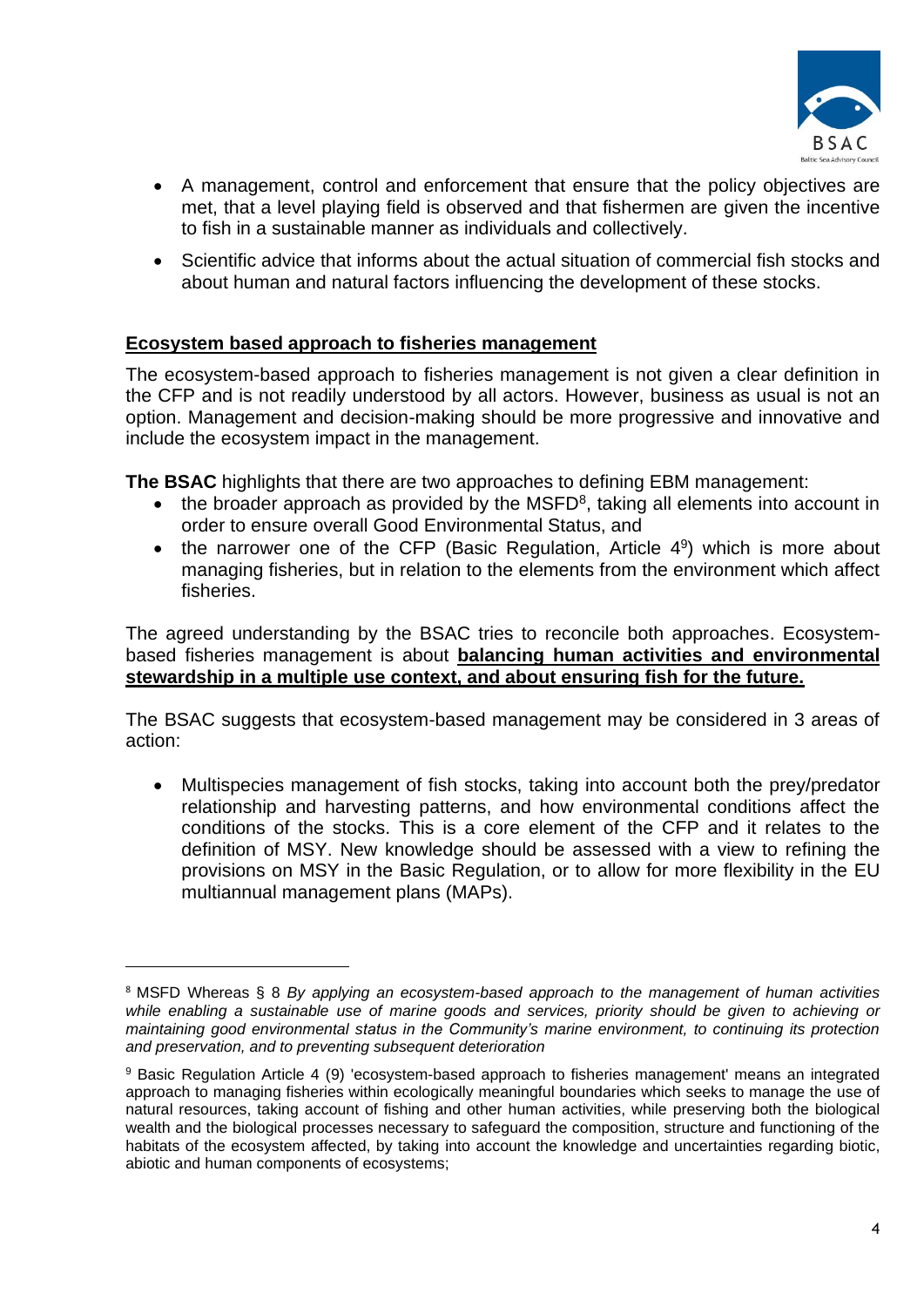

- Minimising the unwanted/undesired effects of fishing on protected species and habitats. This is a CFP matter, but it also relates to the MSFD and the Biodiversity Strategy for 2030.
- Where appropriate, strategies for the active rebuilding of fish stocks, including protecting and restoring habitats.

### **Prioritised areas of action under ecosystem-based management**

Fisheries management should follow rapid changes in the ecosystem. It is important to have an adaptive and fast decision-making process at regional level. The interactions between sea uses should be taken into account in fisheries management. Moreover, the effort involved towards reaching decisions needs to be brought together: this means TACs and quotas, technical measures, as well as environmental and other interactions (mammals, birds, fish, energy etc.).

#### **Getting all the required knowledge on the ecosystem**

Scientific knowledge should be promoted in the fisheries sector, and the knowledge from the fishers (commercial and recreational) is essential. Dialogue and co-operation between scientists and fishers is very important and facilitates carrying out effective data collection programmes. Fishers are willing to cooperate with the scientists, and would like to see that the data they deliver is used in the decision-making process without delay. Data on species interaction is missing and this is a problem, in particular for mixed fisheries management.

Ineffective rules and poor decision-making are counter-productive and can be detrimental to the ecosystem.

#### **Climate adaptation**

Climate change has already influenced aspects of the Baltic Sea ecosystem, and the fisheries have also been impacted. Climate-driven changes in water temperature (including changes in ice cover), together with oxygen levels and salinity, are having an increasing influence on the ecosystem's structure and function.<sup>10</sup>

The ICES ecosystem overviews are providing a comprehensive account of the changes that are taking place in the respective ecosystems<sup>11</sup>, but more knowledge is still needed in relation to climate change.

<sup>10</sup> <https://www.ices.dk/sites/pub/Publication%20Reports/Forms/DispForm.aspx?ID=38467> [last updated 9.12.21] <sup>11</sup><https://www.ices.dk/sites/pub/Publication%20Reports/Forms/DispForm.aspx?ID=38467> [last updated 9.12.21]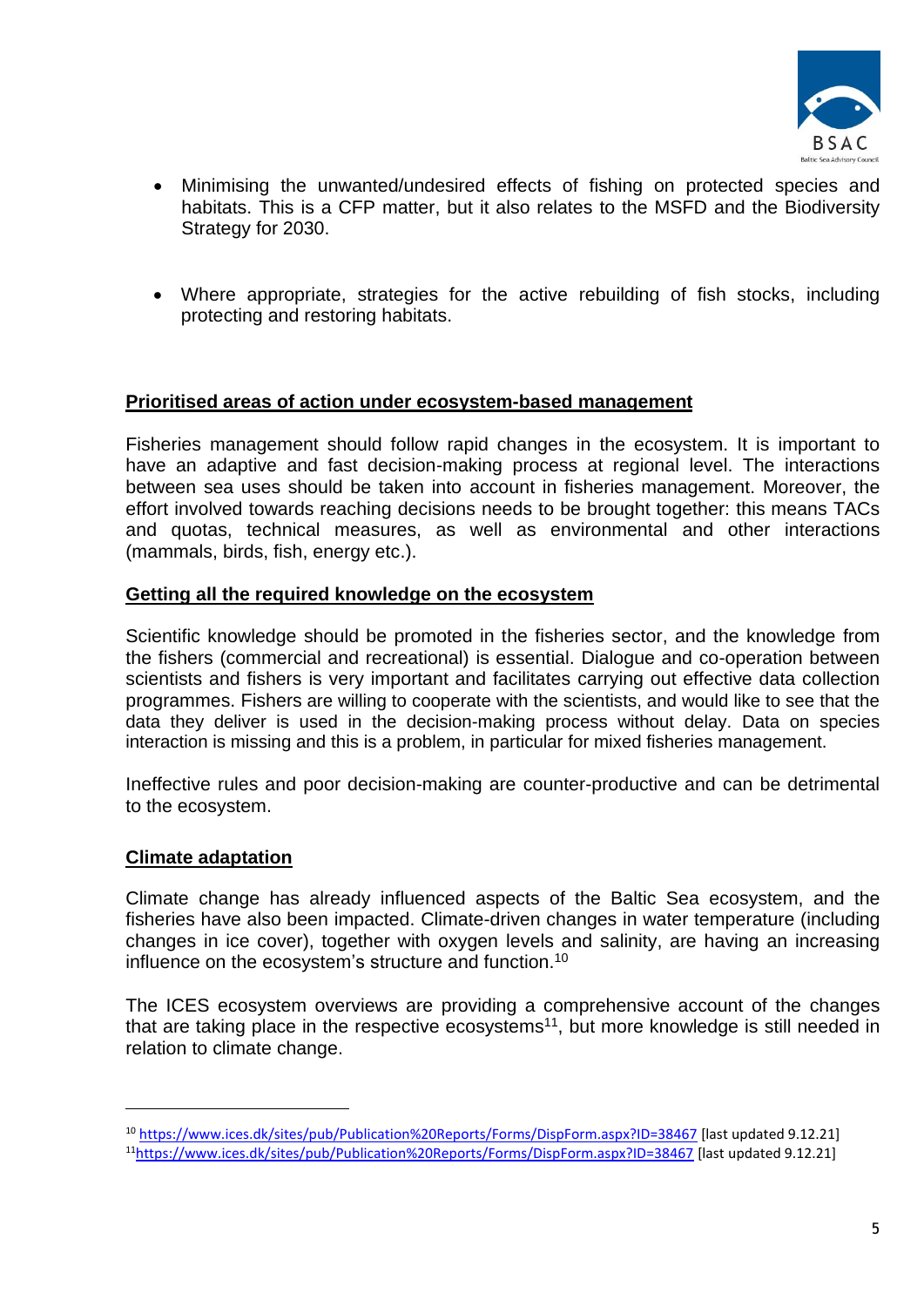

The BSAC takes note of the EU Strategy on adaptation to climate change and its objectives<sup>12</sup>.

Decision makers are urged to incorporate the impacts of climate change into the management decisions as soon as more management options are understood.

### **Make best use of the scientific advice and overviews**

The advice from science is the basis for supporting and establishing the quality and appropriateness of management decisions, and to enable fishers to optimise the output of their efforts.

The commitment behind the CFP is for it to be based on the best available scientific advice. However, the best advice available does not always match the challenges inherent with ecosystem-based management, such as natural stock fluctuations and ecosystem regime shifts.

The process of developing and providing advice can be improved. The BSAC suggests that we initiate an improvement and modernisation of the biological advice and its format in order to address the following issues:

- Member States need to supply data over a broader range with a higher quality and in a real-time format to the extent where technologies make this possible.
- The provision of consistent advice should have priority.
- The processing of data into advice must be modernised, especially with a view to short-cut lengthy processes in ICES advice Working Groups and in the ICES Advisory Committee ACOM<sup>13</sup>. Modelling based on AI (artificial intelligence) should be developed.
- The Advisory Councils should be more involved in the discussion of the format and the content of advice.

The BSAC agrees that the current system of scientific advice should include more options and include an explanation of the consequences of each option. The advice should also reflect the changes in the ecosystem.

The BSAC suggests that the Commission puts forward a green paper on the functioning of the scientific advisory system and possible ways in which to improve it.

<sup>12</sup> [https://ec.europa.eu/clima/sites/clima/files/docs/eu\\_strategy\\_en.pdf](https://ec.europa.eu/clima/sites/clima/files/docs/eu_strategy_en.pdf)

<sup>13</sup> <https://www.ices.dk/community/groups/Pages/ACOM.aspx>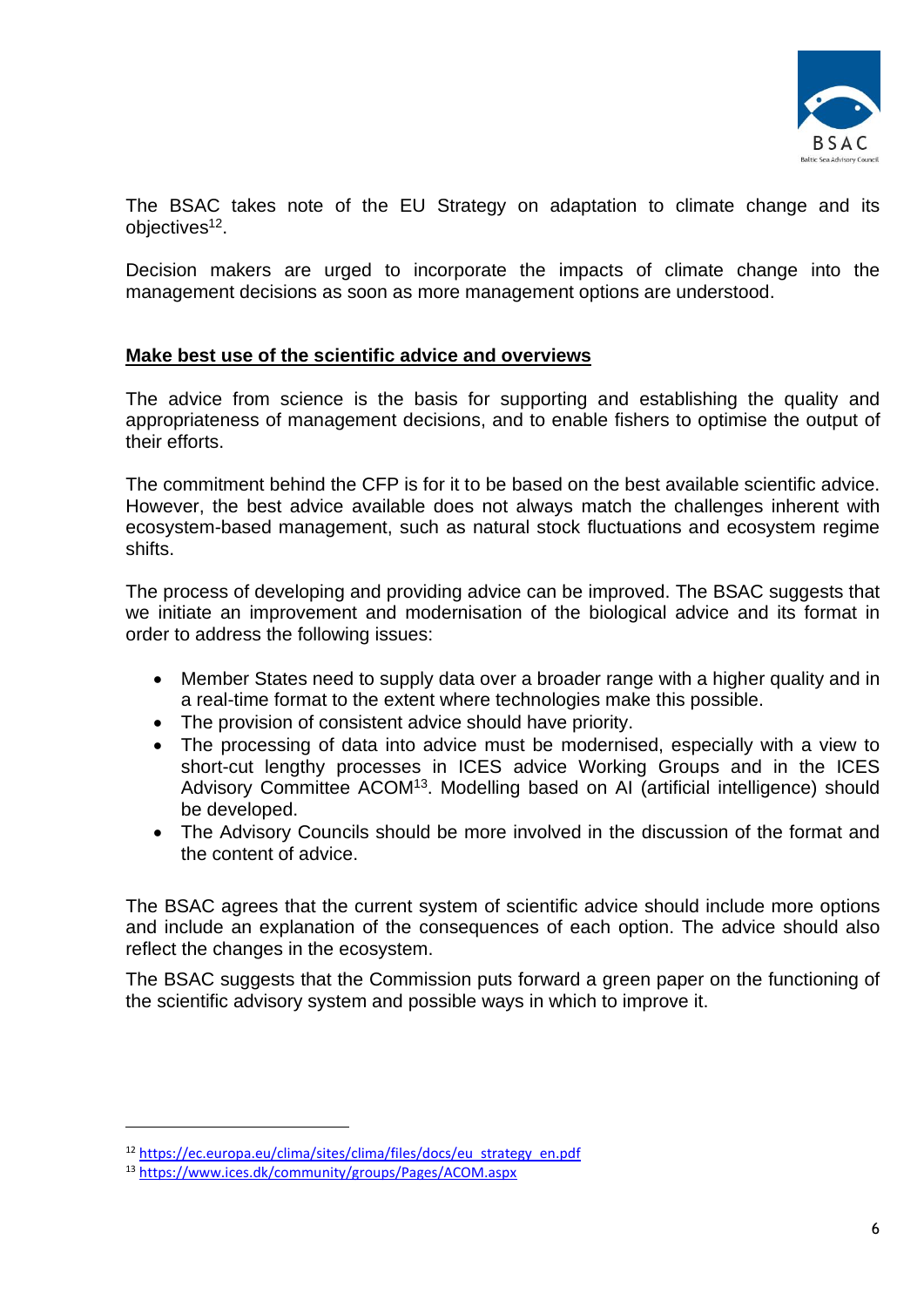

The BSAC agrees that the data collection programme in its current form is very valuable and should continue to be an integral part of the CFP. At the same time, this can be further improved by including the knowledge of the fishers (commercial and recreational) from all areas around the Baltic Sea, because the conditions are not the same in the different areas.

### **Overall management principles and compliance with the Landing Obligation**

The 2013 reform of the CFP entailed a transition from landing quotas combined with technical rules in order to reduce the amount of unaccounted fish (discards). The new policy is based on full catch accountability.

The landing obligation has been a major game changer. A distinction should be made between the obligation to account for all catches and to land all catches.

Full catch accountability is the tool which can ensure that fish stocks are actually managed by quantities of output. The Landing Obligation relates to making full use of marine resources.

The most obvious and critical issue related to the Landing Obligation is whether it is controlled and/or complied with. Neither is the case.

The failure to meet the objectives of the Landing Obligation should be considered in the context of the fisheries management set-up as a whole. The BSAC suggests that in order for the Landing Obligation to work better, two things are needed:

- focus on technical measures.
- improve fisheries monitoring and control.

The BSAC is of the opinion that in order for catch accountability to work, the fishers (commercial and recreational):

• should be given the freedom to choose the fishing gear that best matches their specific conditions. Within the matrix of quota availability, season and area there are literally endless combinations, and it makes little sense to restrict the fisher's attempt to avoid catches of unwanted species/sizes through rigid rules on mesh sizes, gear design and catch composition.

At present, none of these conditions is met. Given this, the current situation with regard to controlling the Landing Obligation is that Member States have a more relaxed position, and they have not established a more precise account of catches.

As long as management insists that freedom of operation cannot be granted to fishers until catch accountability works, while fishers are not prepared to assume responsibility unless the freedom is granted, and TAC/quotas reflect the actual situation experienced at sea, it seems very difficult to move forward. The BSAC therefore suggest that a middle way approach is attempted.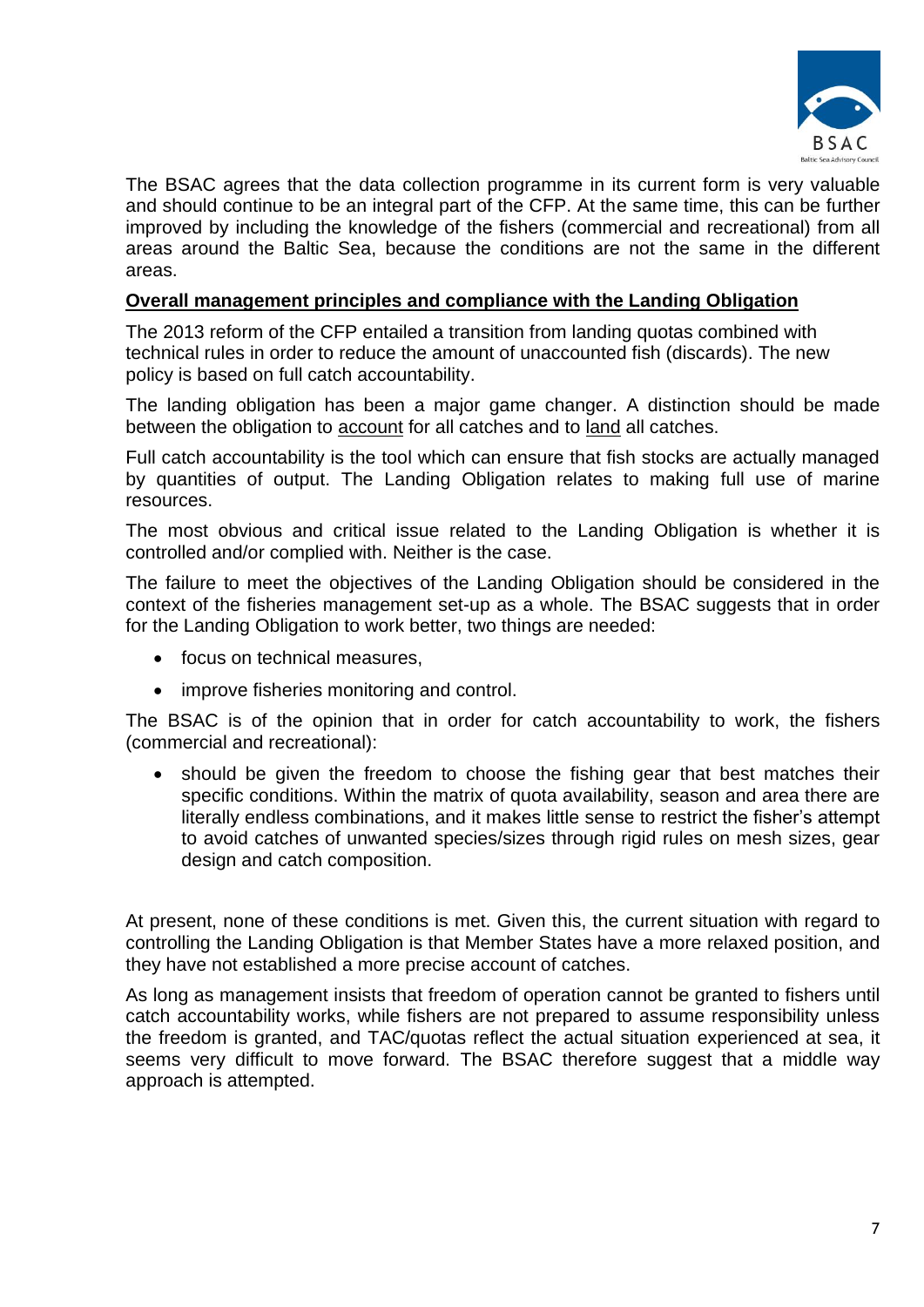

The BSAC suggests that the implementation of catch accountability is intensified and that the responsibility of Member States is activated, for example by establishing a catch account based on last-haul catch corrections. A correct catch account will incentivise Member States to contain discarding, and to use the opportunities in the Technical Measures Regulation Article 23<sup>14</sup> to develop fishing methods. Article 23 contains provisions on pilot projects on full documentation of catches and discards. At the same time, fishers are allowed to experiment with the gear designs, as long as they maintain a mesh size of 120 mm. in the cod end. Mesh sizes less than this should only be used in fisheries with low catches of cod.

The BSAC agrees that the conditions needed for the fishers to observe the landing obligation must be in place, and that there are solutions available to improve implementation. These require further discussion, in particular on how to deal with the problem of choke species.

Control and implementation can be improved through a revision of the Control Regulation and the Technical Measures Framework, whereby gear changes and developments can be more swiftly implemented.

## **Maximum sustainable yield (MSY)**

The objective of reaching MSY has posed more problems than anticipated, especially in the context of catch accountability in areas with mixed fisheries and in situations where there are stock fluctuations not caused by fishing, as in the Baltic Sea.

An increased number of fish stocks are now managed in accordance with MSY.<sup>15</sup> It is not clear whether further improvements in meeting the MSY target can be obtained. The reason for this is lack of consistent biological advice, the European Council's policy to base TACs on the assumption that all catches are counted and landed, and lack of compliance with and control of the landing obligation.

In order to establish a robust MSY policy, the BSAC finds it necessary to ensure that:

- it is based on sound and timely advice that reflects overall stock abundance and composition when fishing takes place. This is not the case for several stocks in the Baltic.
- it has a decided effect on stock development. This is not the case for Baltic cod management. Recruitment to the Baltic cod stock is highly dependent on infrequent recruiting year classes. This indicates that MSY should be applied over a period of time. MSY is a sound principle, but applying it on a yearly basis is not suitable for the Baltic.
- the regulatory framework allows for fishermen to adapt to changing circumstances. This is not the case in the Baltic.
- TACs are sufficiently respected and accounted for. This is not the case in the Baltic.

<sup>14</sup> [http://www.bsac.dk/getattachment/BSAC-Resources/Documents-section/European-Parliament-and-](http://www.bsac.dk/getattachment/BSAC-Resources/Documents-section/European-Parliament-and-Council/Techmeasures2019_1241ENG.pdf.aspx?lang=en-GB)[Council/Techmeasures2019\\_1241ENG.pdf.aspx?lang=en-GB](http://www.bsac.dk/getattachment/BSAC-Resources/Documents-section/European-Parliament-and-Council/Techmeasures2019_1241ENG.pdf.aspx?lang=en-GB)

<sup>15</sup> <https://ec.europa.eu/transparency/regdoc/rep/1/2020/EN/COM-2020-248-F1-EN-MAIN-PART-1.PDF>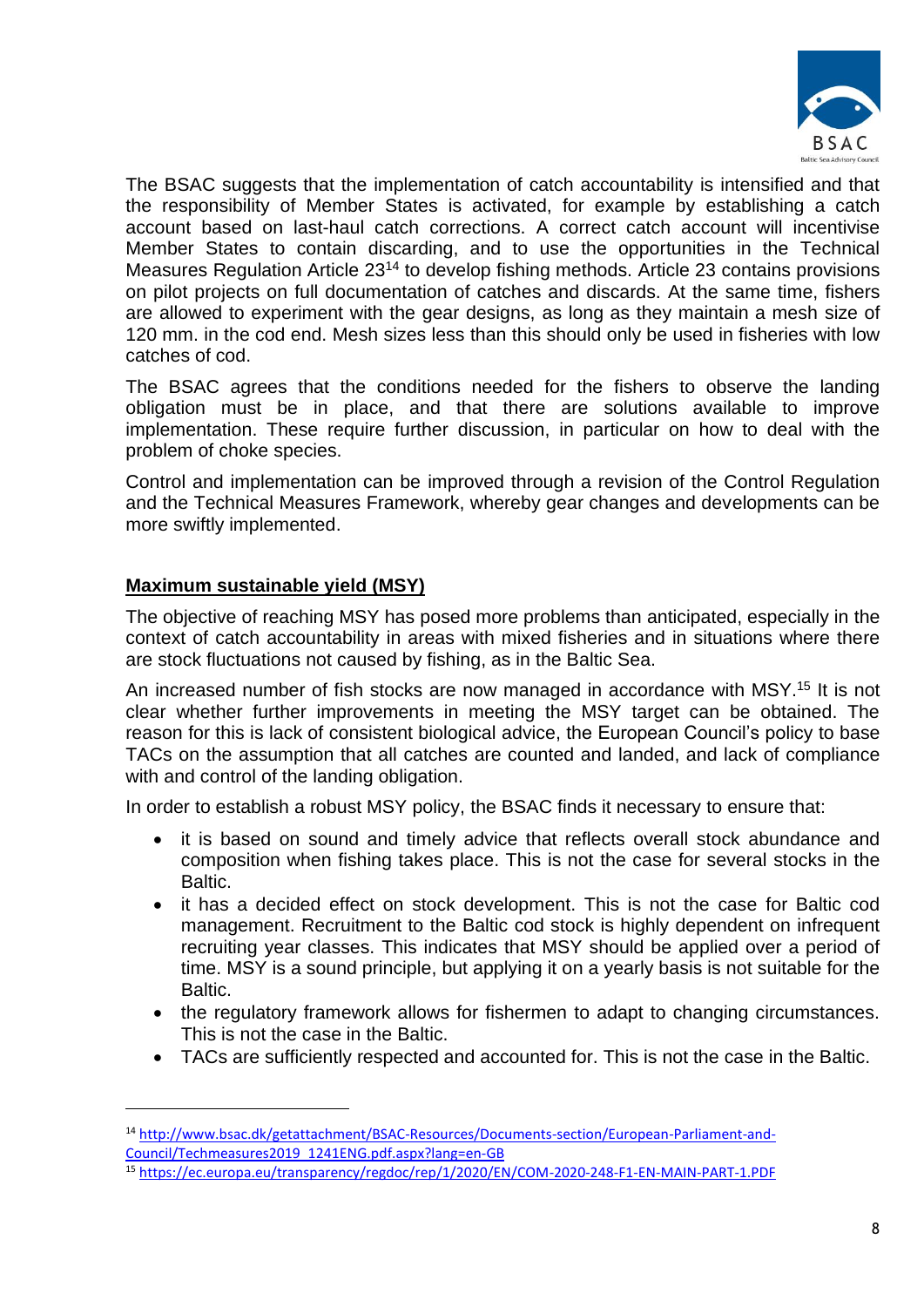

In order to improve the situation, the BSAC suggests that:

- Member States in the Baltic, in collaboration with ICES, improve the process/method of data surveys and sampling and data sharing and include recreational fisheries data;
- the commercial fisheries and recreational sectors are involved in this work:
- modelling of scientific advice takes into account and specifies hydrographic and environmental factors;
- the multiannual management plan for the Baltic is revised in order for it to be more adaptive;
- full catch accountability and the Landing Obligation are properly enforced.

In order to evaluate and assess MSY, the BSAC suggests:

- to assess the present way in which MSY is applied in general, given the Basic Regulation and the range options provided according to the Baltic MAP;
- to consider the need and form of text changes on MSY and F<sub>MSY</sub> in the Basic Regulation, and propose new wording;
- to assess the specific situation in the Baltic. Take post-reform knowledge into consideration.

The BSAC agrees that the MSY principle needs to be better adapted to the current situation in the Baltic, including data on fishing mortality, and to provide more flexibility.

### **Decision making and regionalisation**

Regionalisation plays an important role in securing influence by Member States and interest groups with a direct interest in the region. Regionalisation should be retained, and at the same time be optimised.

The experience with regionalisation so far can be grouped into:

- the institutional cooperation,
- the level of real influence and
- the areas of formal competence.

Regionalisation in the Baltic is split between cooperation by the respective Member States in BALTFISH, and the cooperation within the Baltic Sea Advisory Council. Member State cooperation may take various forms ranging from agreements on Joint Recommendations for Delegated Acts, to establishing common positions on Council issues. BALTFISH has a strong and direct influence on implementation of the CFP in the Baltic. The BSAC as an advisory body is not part of the formal decision-taking on CFP implementation.

BALTFISH and the BSAC have established a well-functioning dialogue on general Baltic management issues. However, in relation to the work on concrete actions, the BSAC agrees that there is a need for more coordination and more transparency by making meeting reports and other documentation available.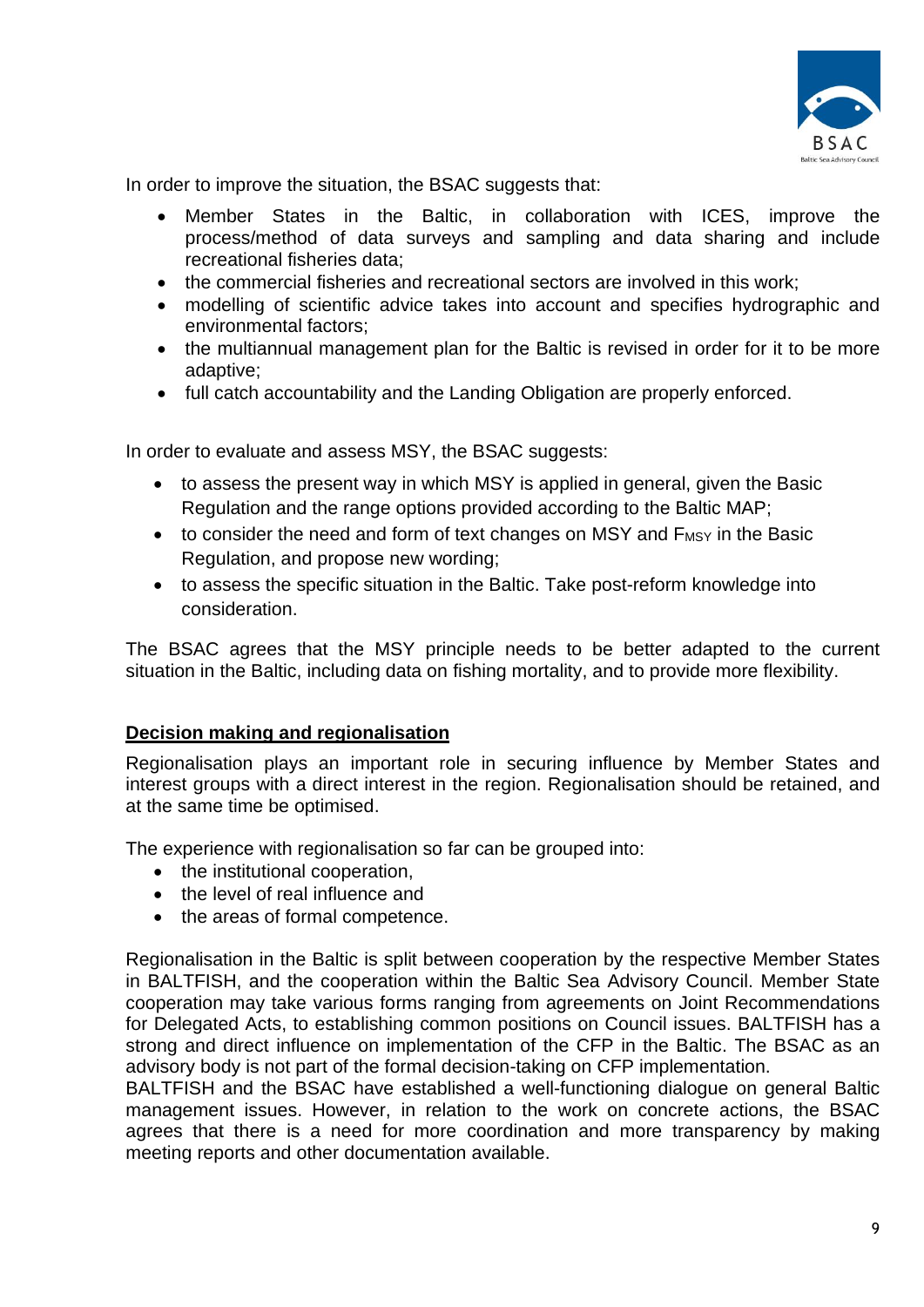

Through regionalisation, the BSAC wants to see a more coherent, transparent and effective management in the Baltic. This would enable a more adaptive fisheries management, with a faster decision-making process. The BSAC supports more management decisions being taken at regional level, even under the present legislative framework. The BSAC supports stronger cooperation with BALTFISH, assisted by ICES and HELCOM.

The BSAC suggests that:

- the BALTFISH Forum and the BALTFISH High Level Group, together with the BSAC discuss management issues, including TAC/quotas in a common forum, without prejudicing final positions on the issues raised.
- a format for an improved cooperation between BALTFISH, the BSAC, ICES and HELCOM is developed.

Some members propose the establishment of a regional Task Force, with a strong mandate, to help rebuild cod and western Baltic herring. According to its mandate, the Task Force could take fast and adaptive decisions on technical rules and come up with an effective long-term strategy. Scientists should be invited to come up with innovative solutions.

The BSAC is aware of the limitations of the current legal and institutional structure. To bring about true regionalisation would require a change to the current legislation.

# **Recreational fisheries**

Marine recreational fishing is a growing sector that supports hundreds of thousands of jobs, in particular in rural and remote areas, and has positive benefits to physical and mental well-being. Recreational fishing can though have a significant impact on fish resources, especially where species are under conservation measures.

The BSAC agrees that the management of these fisheries should be compatible with the objectives of the CFP and that recreational fishing should, as an important part of the catching sector, be part of the CFP.

The BSAC suggests that recreational fishing be covered by and managed within Member State quotas for selected stocks where a significant portion of the catches is taken by recreational fishermen. The BSAC takes note that the Member States are not unanimous on this issue due to the foreseeable difficulties in quota allocation, and so suggests that more discussion is needed before including recreational catches in the quota system.

The BSAC believes it important to clearly define within the CFP the different recreational fishing sectors e.g., charter boats, marine recreational angling, marine recreational netfishers (nets, pots, traps, etc.) and other users. This will give fisheries managers and member states the ability to address control and regulation to the correct sector within marine recreational fishing.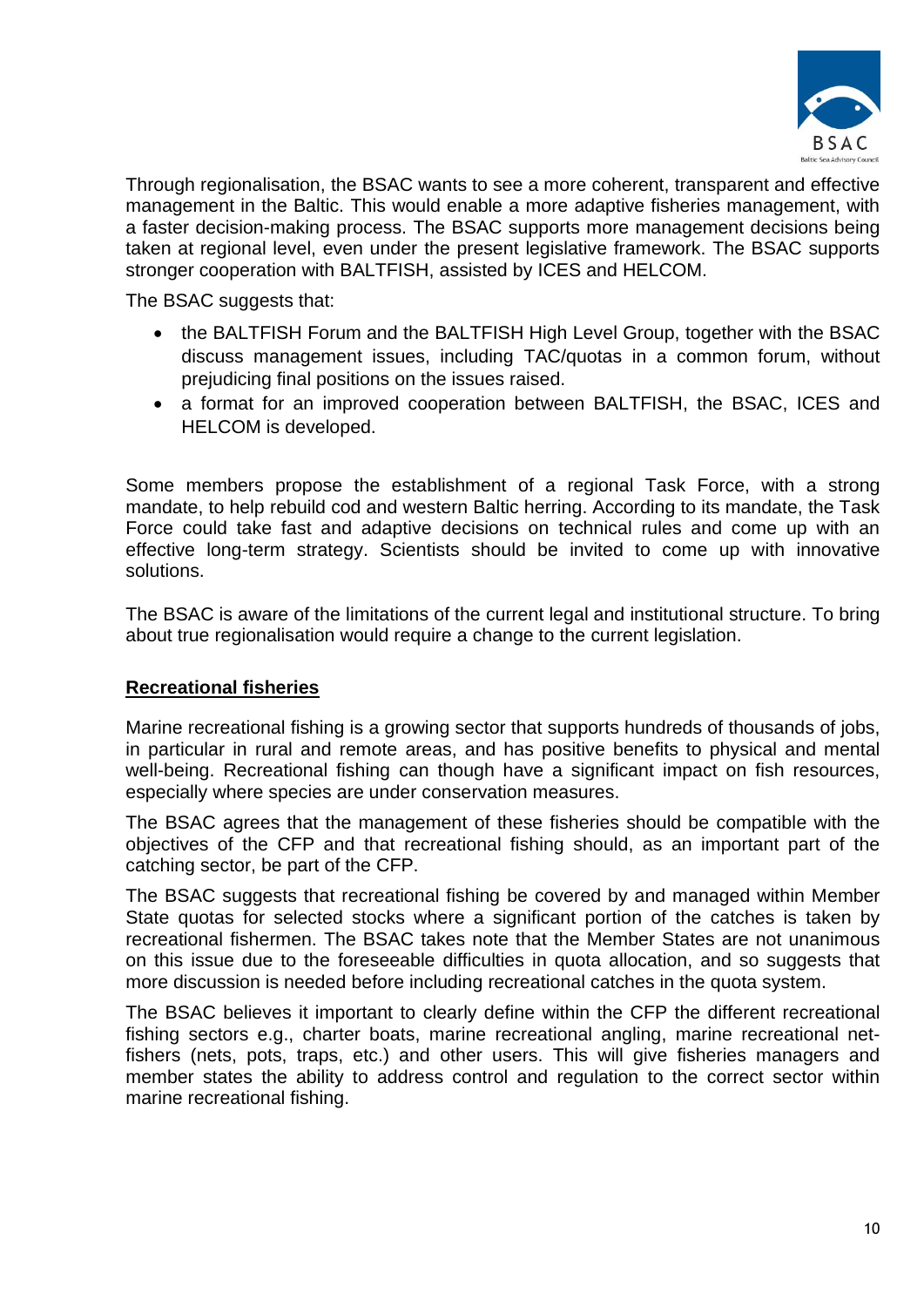

The BSAC takes note that the recreational fishermen are also affected by measures such as fishery closures. Members of angler organisations voluntarily support the recovery of several fish stocks including cod, salmon and eel in the Baltic. Therefore, in the view of the BSAC, recreational fishermen should also benefit from the EMFAF, for example in terms of reporting, environmental restoration, research and data gathering.

- The BSAC agrees that recreational fishing should be part of the CFP.
- Recreational fishing sectors shall be clearly defined within the CFP.
- EMFAF funding should be made available for certain aspects of recreational fishing.

### **Subsidies**

The fishing industry is heavily regulated by prescriptive management at EU as well as at national level. At the same time, the availability of the resources is strongly influenced by other human activities. Given this, the BSAC suggests looking at the effect of subsidies in relation to:

- For the fishing industry to adapt to a rapidly changing ecosystem and rapidly changing legislation in the Baltic. There is a need for targeted subsidies supporting the industry through transition phases and that will allow existing businesses to adapt to new legislation or to transform towards new maritime activities.
- The fishing industry is interested in developing more selective fishing gear and in transitioning into greener fuel technology. The BSAC finds it important to initiate and target support towards the development of new fisheries, selective fishing gear, and in technology that drives development towards minimising  $CO<sub>2</sub>$  emissions from fisheries.
- The restoration and conservation of habitats, species, water quality and migration routes: the BSAC thinks that these deserve public funding.

The BSAC suggests further discussion on subsidies together with knowledgeable experts. These discussions must cover environmental goals, emergency measures, engines, capacity and selectivity.